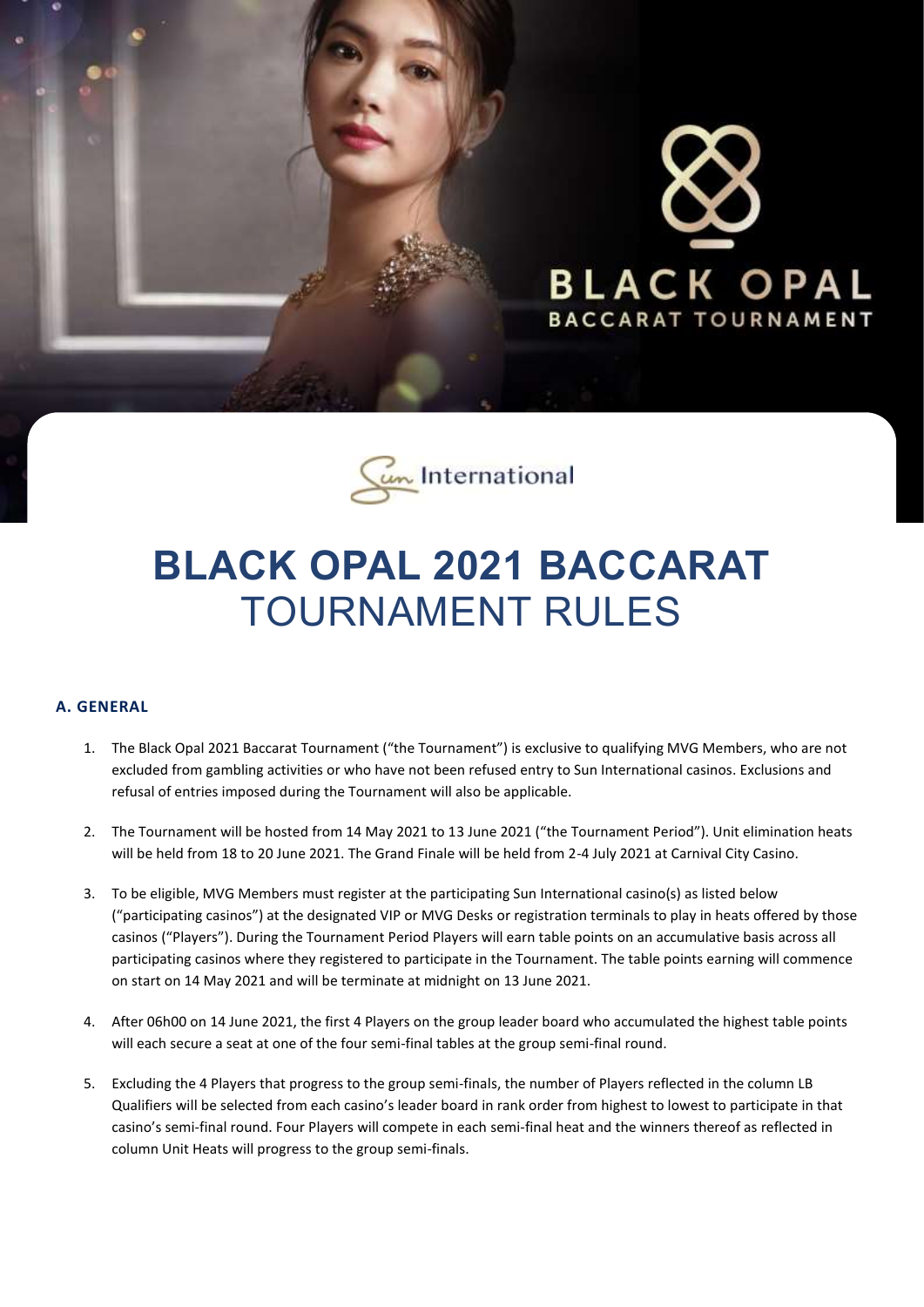| <b>Unit</b>            | <b>LB Qualifiers</b> |     | <b>Unit Heats</b> Unit Finalists |
|------------------------|----------------------|-----|----------------------------------|
| <b>Grandwest</b>       |                      | 10  |                                  |
| Time Square            |                      |     |                                  |
| Sibaya                 |                      | 1 በ |                                  |
| Carnival               |                      | 10  |                                  |
| Sun City               | 24                   |     |                                  |
| Boardwalk              | 8                    |     |                                  |
| <b>Total</b>           | 192                  | 48  | 48                               |
| <b>Auto Qualifiers</b> |                      |     |                                  |
| <b>Total Players</b>   |                      |     | 52                               |

- 6. Players are only permitted one seat in the group semi-finals. Where a Player obtains more than one seat in the group semi-finals then he/she must relinquish the seat and the next qualifying Player will take that seat.
- 7. Seat positions will be allocated by way of a random draw. Seat allocations cannot be changed. Players or their proxies (as may be applicable) must be present at the draw for seat allocations.
- 8. At each stage Players will be issued with tournament chips that are not redeemable for any consideration. No re-buys are permitted, and Players are not permitted to introduce additional tournaments chips at any stage. Any attempts to introduce additional tournament chips will result in immediate disqualification from the Tournament.
- 9. Tournament chips must always remain in the designated chip area on the table and in sight of other Players. All tournament chips must be returned to the casino after each stage.
- 10. Coaching of Players is not permitted and may result in disqualification at the discretion of the tournament director.
- 11. Players must be physically present to participate, unless they have appointed a valid proxy by completing a proxy form.
- 12. Seats are not transferable and players or their proxies who are not present at least 15 minutes before the actual start of any heat, semi-final or final will forfeit their seats. In such instances the heats concerned will continue without the full quota of Players.
- 13. Players play for themselves and no alliances may be formed between Players. Chips cannot be pooled or transferred to other Players.
- 14. Winning bets over the table limit will be paid out in accordance with the table limit.
- 15. Sun International reserves the right of admission to the Tournament.
- 16. Sun International reserves the right to terminate the Tournament at any stage without prior notification.
- 17. Tournament chips remain the property of Sun International and prizes are not transferable.
- 18. In the event of any clause, provision, term or condition in these tournament rules being found not to be enforceable or invalid by any law or by election of Sun International, such clause, provision, term or condition shall be severed from these rules to the extent that it shall not invalidate the remaining rules.
- 19. Any indulgence given by the casino will not be deemed to be a waiver of any of its rights in terms of these rules.
- 20. All disputes during the Tournament shall be referred to the respective Tournament Directors at casino and group stages for resolution. The decision of the Tournament Director concerned will be final and binding and no further correspondence will be entered into.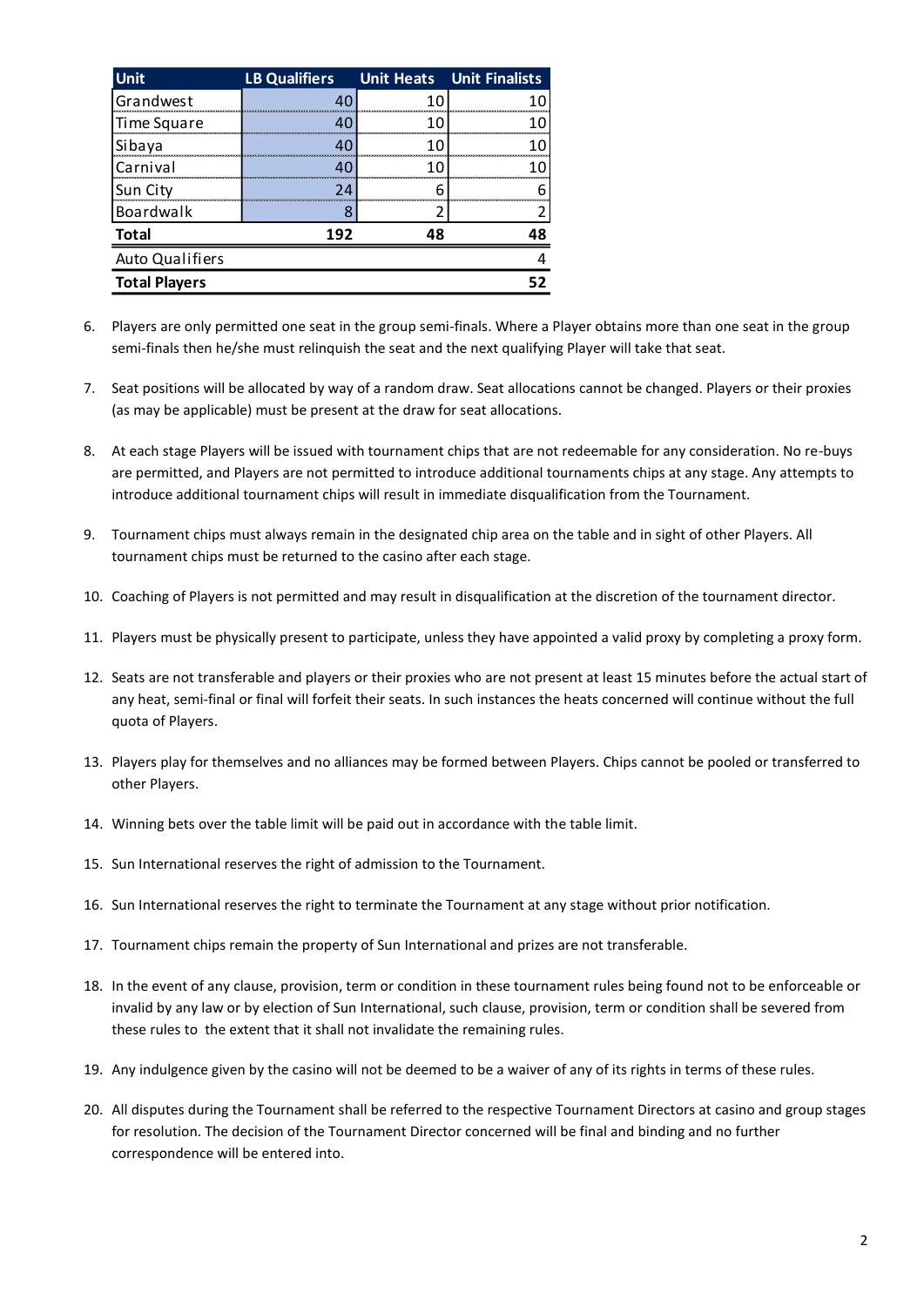### **B. CASINO HEATS/ELIMINATION ROUNDS**

- 1. Each Player will receive R5 000 in tournament chips at the start of the heat.
- 2. The winners of each heat (highest chip total) will advance to the quarter finals, semi-finals and finals stages. Chips from the previous heat will not be carried over.
- 3. The Player with the highest chip count at the end of 14 coups will be regarded as the winner of the respective heat and will advance to the next stage of the tournament. A heat will consist of a maximum of 4 Players.
- 4. Playing cards will dealt as per standard Baccarat drawing rules.
- 5. A rotating marker button will be used to show the betting order commencing from Player 1.
- 6. Players must place their bets in sequential order starting from the player with the marker button and proceeding in a clockwise direction.
- 7. Bets cannot be changed or withdrawn once placed. Bets must be in multiples of R100 which the minimum bet being R100 and the maximum bet R10 000. A tie bet is R100 to R1000.
- 8. Players may not play both Player and the Banker bets simultaneously.
- 9. Players must play every coup with a minimum bet on either player or banker. Tie bets can be played only in conjunction with a player or banker bet.
- 10. Only the dealer is permitted to handle the cards once the game is live.
- 11. The Player with the highest chip count at the end of 14 coups will be regarded as the winner of the respective heat and will advance to the next stage of the tournament.
- 12. A chip count will be performed at the end of the 7th and 13th coups.
- 13. In the event of a tie, an extra hand or hands will be dealt until such time that a winner is determined.
- 14. Pay-outs for both Player and Banker will be Even Money and Tie bets will be paid at 8 to 1.
- 15. Players must be physically present to participate. Seats are not transferable and players who are not present 15 minutes before the actual start of any heat will forfeit their seat. In such instances the heat will proceed without the full quota of players.
- 16. Should a player that qualified for the unit heats according to the leader board not be able to attend the unit heat on the set date and time because of exceptional circumstances the player would be allowed to nominate a proxy to play on their behalf. Unit management would need to be informed in writing at least 24 hours prior to the commencement of the unit finals and the appropriate nomination form needs to be completed and submitted to unit management.

### **C. GROUP FINALS**

- 1. The group finals will be hosted at Carnival City Casino in Gauteng on 2-4 July 2021. The group finals will comprise of the following rounds: quarter finals, semi-finals and finals.
- 2. The 48 winners from the casino heats will compete in an elimination format tournament in the quarterfinals, semifinals and finals stages.
- 3. The Player with the highest chip count at the end of each heat will advance to the next stage of the tournament as per the structure proposed below. In some instances, the number of heats may change however the number of qualifiers